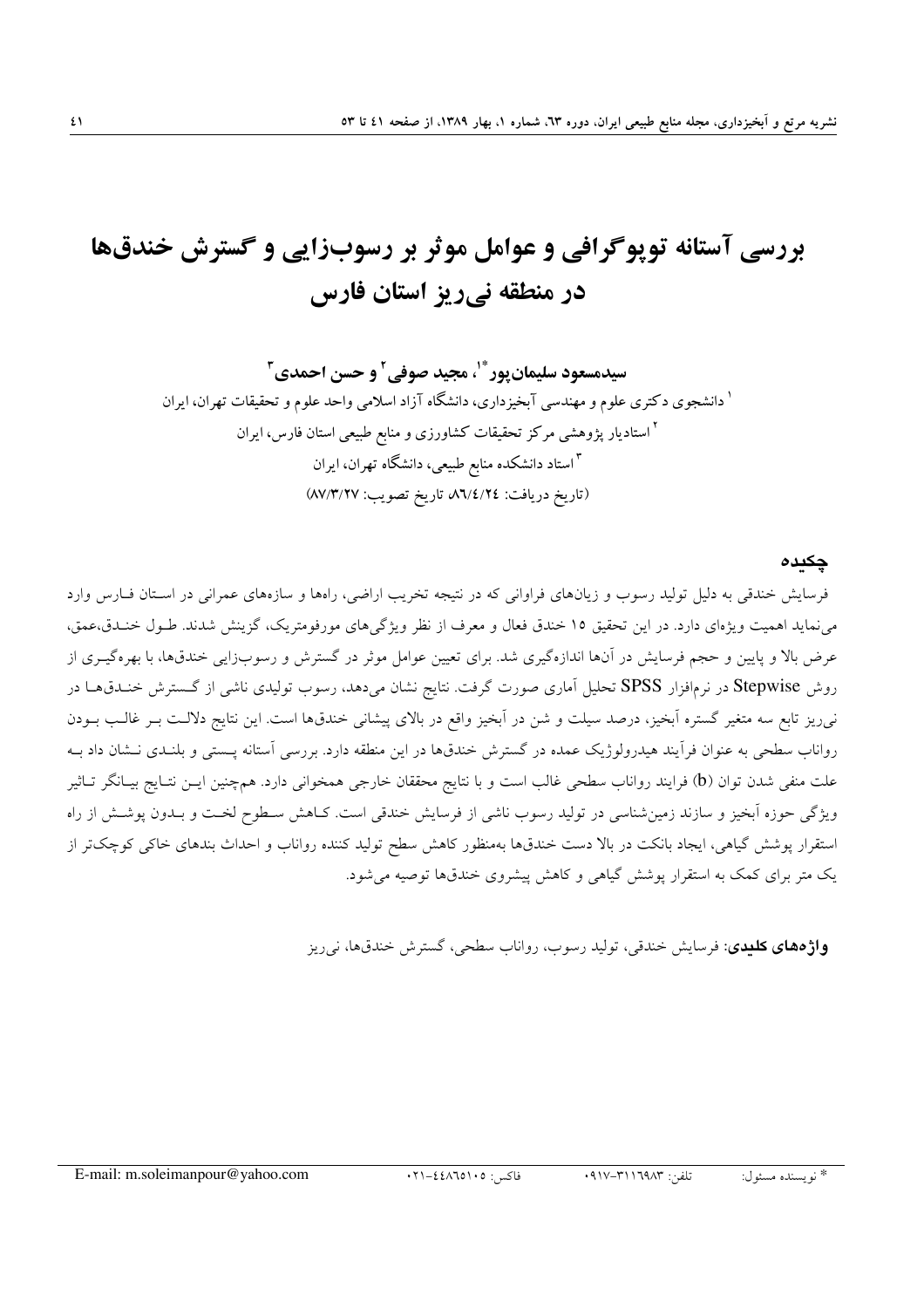WEPP, MUSLE ،USLE و ... است. دوم این کـه فرسايش خنـدقى چنـدين برابـر فرسـايش سـطحى توليـد رسوب دارد که برای مخازن سدهای احداث شده، هدر رفت خاک حاصل خیز تولید شده و رسوب گذاری رودخانـههـا بسيار مهم است (Poesen et al., 2003).

یکی از زمینههـای جالـب توجـه، تعیـین سـهم فرسـایش خندقی به کل رسوب تولیـدی در اکوسـامانههـای مختلـف است. پاسخ به این پرسش بـسیار دشـوار اسـت ولـی نتـایج برخی از تحقیقات در این زمینه نشان مـیدهـد کـه سـهم فرسایش خندقی از ۱۰ تا ۹۴ درصد تغییر میکند و عوامل پرشماری در تغییر سهم آن دخیل هستند که عبارتانـد از: عوامل مكاني، زماني، كنترلها و كنشهـاي محيطـي، نـوع خاک، کاربری اراضی، پـستی و بلنـدی، آب و هـوا و غيـره میباشـد، هــمچنــین در تحقیقــی در ۲۲ حــوزه آبخیــز در اسپانیا دیده شد که میزان تولید رسوب در حوزههـایی کـه در آنها اثری از فرسایش خندقی نیست برابر ۰/۷۴ تـن در هکتار در سال میباشد، اما در حوزههـای هماننـد کـه آثـار فرسایش خندقی یافت میشود این میزان بـه ۲/۹۷ تـن در هكتار در سال مى رسد (Nachtergaele et al., 2002). (Poesen et al., 2003) یکی از اولویتهای تحقیقـات فرسایش خندقی را بررسـی تـأثیر عوامـل مختلـف گـستره آبخیز، شیب و پوشش گیاهی در گسترش خنـدقهـا بیـان نمودهاند، و با وجود چند تحقیق انجام شده نتـایج حتــی در شرایط همانند متفـاوت اسـت کـه علـت آن را اخـتلاف در روشهای اندازهگیری و تحقیق بیان کردهاند.

خندق های منطقه نی <sub>د</sub>یز گستر مای معادل ۶۶/۳۴ هکتـار را در بر می گیرند. با توجه به مشاهدههـای میـدانی بـهنظـر می رسد عوامل مختلفـی در ایجـاد و گـسترش خنـدقهـا و تولید رسوب در حوزه آبخیز نیریز نقش دارند که از جملـه میتوان به میزان بارندگی و رخداد سـیلاب، جـادهسـازی و احداث پل و در نتیجه تمرکز جریان، فرسایشپذیری خاک، تخریب پوشش گیاهی، تغییر کاربری اراضی و بهـرهبـرداری نامناسب توسط انسان، حساس بودن مواد مادری بـه دلیـل شرايط ويژه منطقه از لحاظ وجود آبرفت دوره چهـارم كـه حساس به فرسایش میباشند، اشاره نمود. تاکنون مـشخص

مقدمه

یکی از مهمترین انواع فرسـایش آبـی، فرسـایش خنـدقی است که موجب بروز آسیبها و زیانهای زیادی مے شـود. این نوع فرسایش باعث کاهش امکان تردد وسـایل نقلیــه و ماشینهای کشاورزی می شود و در نتیجه هزینـه ارتباطـات افزایش می یابد و در برخی مـوارد موجـب فـساد تولیـدات کشاورزی به دلیل نبود راههای ارتباطی میشود. همچنین هدر رفت خاک چندین برابر بیشتر از فرسـایش سـطحی و شیاری است، که پیامد آن پرشدن مخـازن سـدها، کـاهش ظرفيت انتقـال آبراهـههـا، رودخانـههـا و تخريـب اراضـي کشاورزی پاییندست آنها میباشد. علاوه بر ایـن، هزینـه بسیار زیادی برای کاهش گسترش خندقها صرف می شـود .(Montgomery & Dietrich, 1994)

(Ahmadi, 2007)، در تعريف خنـدق مكـان بـهوجـود آمدن آن را مدنظر میگیرد و بر این باور است که ایـن نـوع فرسایش در شیبهای بیشینه تا ۱۵ درصد و در دشتهـا و دشت سرها و کمتر روی دامنهها ایجاد می شود.

خندق یک آبراهه با کنـارههـای دارای شـیب تنـد و یـک پیشانی فرسایشی پر شیب و فعال میباشد که بـا فرسـایش ناشي از جريان سطحي متناوب (بهطور معمـول در طـي پـا یس از ریزش بارانهای شدید) ایجاد شده است ( Poesen et al., 2003.

بيشتر محققان داخلي وخارجي عـواملي ماننـد تخريـب اکوسامانههای طبیعی، کـاربری نادرسـت اراضـی، تخریـب پوشش و چـرای بیرویـه دام، تغییـرات اقلیمـی و وضـعیت زمین شناسی و دخالت انسان در عرصـه هـای طبیعـی را از مهم ترين علل ايجاد و گسترش خندق مى داننـد ( Soufi,  $.2004$ 

به طور كلي فرسـايش خنـدقي از دو نظـر در بـين انـواع فرسایش آہے اہمیت دارد. اول اپن کـه تحقیقـات کمـی درباره آن صورت گرفته و کمبود دادهها درباره آن احـساس مى شود زيـرا تحقيقـات زيـادى دربـاره فرسـايش پاشـمان (بارانی) و سطحی و شیاری در چند دهه اخیر صورت گرفته است و دلیل آن نیز گسترش و ارایـه مـدلهـای فرسـایش برای برآورد فرسایش شیاری و بین شیاری RUSLE,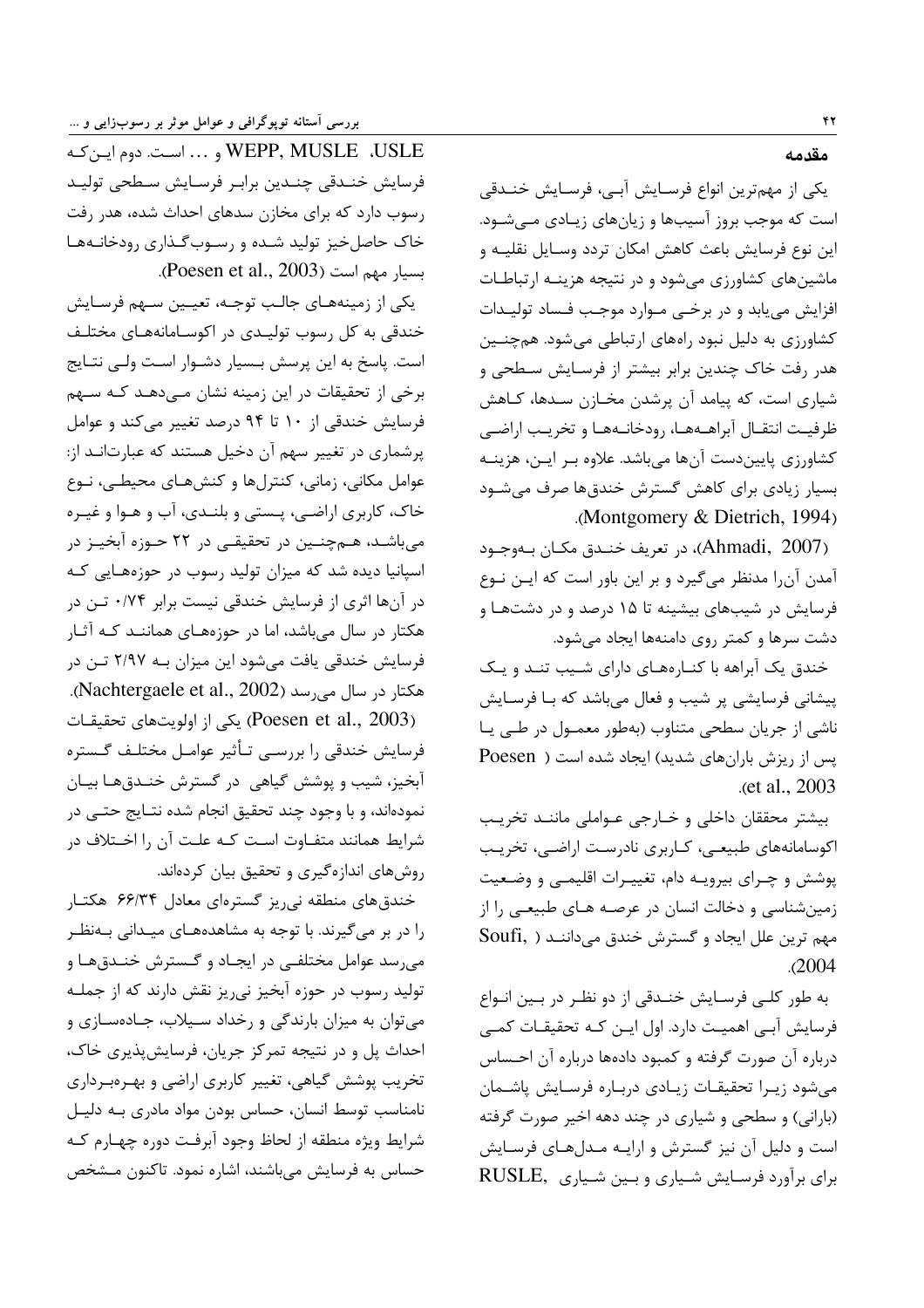نــشده اسـت کــه آبخیزهـای دارای فرسـایش خنــدقی کــه دشواریهای فراوان را در زیر بخشهای کشاورزی و منـابع طبيعي، تخليه آب زيرزميني، تخريب اراضي، راهها، پلهـا و روستاها ايجاد مىكنند از نظـر ويژگـىهـاى آبخيـز (ماننـد گستره آبخیز و شیب خندق)، ویژگیهای زمینشناسی و خاک، چه عواکنشهای متفاوتی از نظر فرسایش خندقی از خود نشان مے دھند؟

این تحقیـق عـلاوه بـر مـشخص كـردن عوامـل مـؤثر در گسترش خندقها و ارایه راهکارهایی برای کاهش گـسترش خندق ها، به روشن سازی خلاءهای علمی در اکوسامانههـای ایران کمک خواهد کرد و بـه پرسـشهـای زیـر نیـز پاسـخ مے دھد:

۱- چـه عـواملي از ويژگــيهـاي حـوزه آبخيــز و ســازند زمین شناسی، مانند گستره آبخیز، بافت خـاک، شـیب، و … در تولید رسوب ناشی از فرسایش خندقی نقش دارند؟ ۲- تعیین آستانه پستی و بلندی برای گسترش خندقها و تعيين نوع فرآيند غالب هيدرولوژيک.

۳- میـزان تولیـد رسـوب ناشـی از فرسـایش خنـدقی در منطقه نیریز چه میزان است؟

## مروری بر یژوهشهای گذشته

در دهـــه آخـــر ســـده بيـــستم محققـــان آمريكـــايي (Montgomery & Dietrich, 1994), واروسایی (Vandekerckhov et al., 1998) سعى نمودنـد بـا برقراری روابطی به تعیین فرآینـدهای غالـب هیـدرولوژیک برای ایجاد یا گسترش خنـدق بپردازنـد. مبحـث یـاد شـده بهعنوان آستانه يـستى و بلنـدى بـراى ايجـاد يـا گـسترش خندقها مطرح شد که به صورت رابطه توانی بـین شـیب و A ستره آبخیز  $\mathrm{a}\mathrm{A}^{\mathrm{b}}$   $\mathrm{a}\mathrm{B}=\mathrm{a}\mathrm{A}^{\mathrm{b}}$  می باشد. که در آن  $\mathrm{S}$  شیب و گــستره حــوزه آبخيــز در بــالاي پيــشاني خنــدق و a,b ضریبهایهایی هستند که بسته بـه نـوع منطقـه متفـاوت مے باشند.

(Montgomery & Dietrich, 1994) آستانه پستی و بلندی را حد و مرزی دانستهاند که در صورتی کـه میـزان گستره و شیب بالای پیـشانی خنـدقهـا از آن حـد تجـاوز

نماید، فرسایش خنـدقی رخ خواهـد داد. بـرای نـشان دادن آستانه پستی و بلندی از رابطه گستره و شـیب بـه صـورت بهرهگیـری نمودنـد کـه در آن S و A بـه ترتیـب  $\mathrm{SA}^{\mathrm{b}}$ حا  $t$  شیب و گستره حوزه بوده و b تـوان منطقـهای گـستره و عدد آستانه پستی و بلندی است. در این رابطه عـدد مثبـت برای توان b نشاندهنده عملکرد فرآیند زیرسطحی و عـدد منفی نشانگر عملکرد جریان سطحی میباشد.

Vandekerckhov et al., در تحقیق دیگری توسط (2000) از رابطه شیب و گستره بالای پیشانی خندق های موجود در مناطق مدیترانهای اروپا بهرهگیری شـد و نتیجـه می گیرند که رابطه معکوس شـیب بـا گـستره نـشانه تـأثیر رواناب سطحی در ایجاد خندقها و رابطه مثبت نشانه تأثیر رواناب زیر سطحی در ایجاد آن است. آنها نتیجـه گرفتنـد که در صورت وجود پوشش گیاهی مناسب و ریـشه کـافی گیاهان در ایجاد مقاومت در براب وفرسایش، حـد آسـتانه شیب برای ایجاد خندق بسیار بـالاتر از منـاطق بـا پوشـش گیاهی تخریب شده است.

(Nachtergaele et al., 2002) در تحقيــق خــود در کمربند لسی بلژیک متوجه شدند که معادلههای مربوط بـه آستانه يستى و بلندى براى انواع مختلف خنـدقهـا تفـاوت دارد. به عنوان مثال آنها در برقراری روابـط موجـود بـرای خندقهای عمیق (عمق بیشتر از ۰/۸ متر) و خندقهای کم عمق (عمق کوچکتر از ۰/۸ متر) متوجه شدند که تـوان b خندق های عمیق، بزرگتر است که نـشاندهنـده عملکـرد موثر رواناب سطحى در عميق شدن بيـشتر ايـن خنـدقهـا دارد. در اين روابط گستره ( A ) و شـيب (S ) و a و b ضریبهای منطقهای هستند (روابط ۲ و ۱). رابطه ١- خندق كمعمق (كمتر از ٠/٨ متر)  $S = aA^b = 0.020A^{-0.141}$ 

رابطه ٢- خندق عميق (بيش از ٠/٨ متر)  $S = 0.0578 A^{-0.152}$ همانطورکه دیده مـیشـود اگرچـه تـوان b در دو گـروه نزدیک به یکـدیگر اسـت امـا ضـریب a در خنـدق عمیـق نزدیک ۳ برابر ضریب  $a$  در خندق کمعمق می باشد.